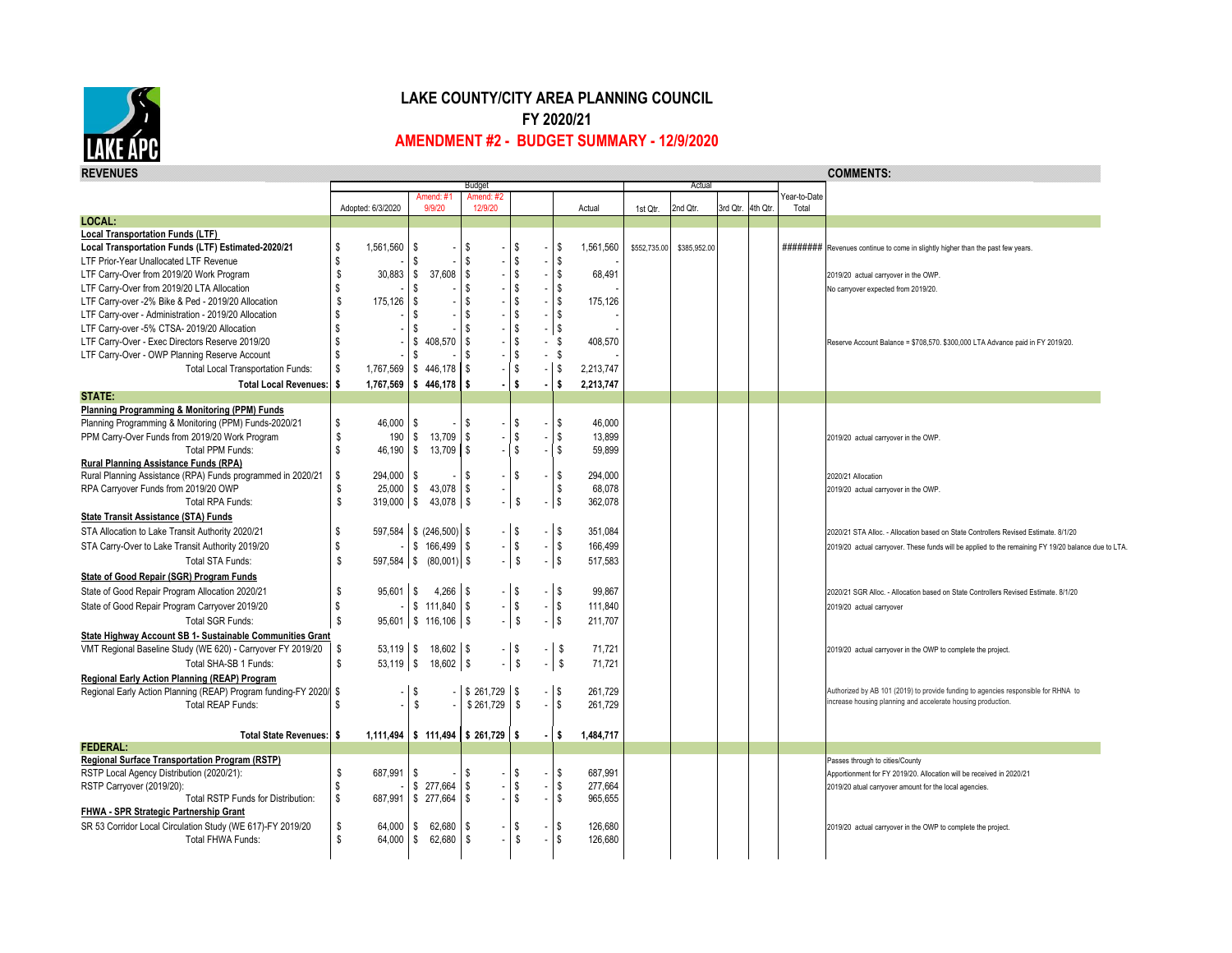| 5311 Federal Funds - FFY 2020                   | 391.469        |              |         |  | 391,469   | FFY 2020-Regional Apportionment to LTA                         |  |
|-------------------------------------------------|----------------|--------------|---------|--|-----------|----------------------------------------------------------------|--|
| 5311 CARES Allocation - FY 2020/21              | 957,362        | \$(170, 722) |         |  | 786,640   | Total alloc = approx. \$1,367,660. 30% received in FY 2019/20. |  |
| 5311 CARES(F) Carryover Allocation - FY 2019/20 | 243,503        |              |         |  | 243,503   |                                                                |  |
|                                                 |                |              |         |  |           |                                                                |  |
| <b>Total Federal Revenues: \$</b>               | $2,344,325$ \$ | 169.622      |         |  | 2.513.947 |                                                                |  |
| <b>GRAND TOTAL REVENUES</b>                     | 5,223,388      | \$727,294    | ####### |  | 6.212.411 |                                                                |  |

**Color** 

| <b>ALLOCATIONS</b>                                             |                                |                            |                                  |                                                       |                             |          |          |                   |                       | <b>COMMENTS:</b>                                                                                   |
|----------------------------------------------------------------|--------------------------------|----------------------------|----------------------------------|-------------------------------------------------------|-----------------------------|----------|----------|-------------------|-----------------------|----------------------------------------------------------------------------------------------------|
|                                                                |                                |                            | Budget                           |                                                       |                             |          | Actual   |                   |                       |                                                                                                    |
|                                                                | Adopted: 6/3/2020              | Amend: #1<br>9/9/20        | Amend: #<br>12/9/20              |                                                       |                             |          |          | 3rd Qtr. 4th Qtr. | Year-to-Date<br>Total |                                                                                                    |
| LOCAL:                                                         |                                |                            |                                  |                                                       | Adjustment Estimated Actual | 1st Qtr. | 2nd Qtr. |                   |                       |                                                                                                    |
| <b>Local Transportation Funds (LTF)</b>                        |                                |                            |                                  |                                                       |                             |          |          |                   |                       |                                                                                                    |
| Administration Breakdown:                                      |                                |                            |                                  |                                                       |                             |          |          |                   |                       |                                                                                                    |
| DBC Contract Extension (July 1, 2020 to June 30, 2021)         | 526,938 \$<br>S                |                            | S                                | s                                                     | \$<br>526,938               |          |          |                   |                       | APC & LTA Admin Contract Extension Approved 4/8/20.                                                |
| Board Member Reimbursement for Meetings                        | s<br>4,000                     | l s                        | \$                               | \$                                                    | \$<br>4,000                 |          |          |                   |                       | \$50 per diem reimbursement to board members for meeting attendance.                               |
| Training/Travel Expenses (uncontracted)                        | 5,500<br>s                     | l s                        | $\mathcal{S}$                    | <sub>S</sub>                                          | $\mathbf{s}$<br>5,500       |          |          |                   |                       | Covers expenses for training/travel not included in contract or work program.                      |
| Lake County Auditor/Controller                                 | 6,000<br>s                     | l s                        | \$                               | s                                                     | $\mathbf{s}$<br>6,000       |          |          |                   |                       | Accounting services by the County of Lake Auditor's Office                                         |
| <b>Fiscal Audit</b>                                            | 9,500<br>s.                    | l S                        |                                  | s                                                     | <b>S</b><br>9,500           |          |          |                   |                       | Annual requirement of TDA to audit LTF funds                                                       |
| Performance Audit                                              | \$                             | S                          |                                  |                                                       | \$                          |          |          |                   |                       |                                                                                                    |
| Membership Dues -CalCOG, NARC, NSSR                            | s<br>8,000                     | -S                         | s                                | s                                                     | s<br>8,000                  |          |          |                   |                       | Facilitates communication between COGs, local officials, state/federal agencies & public           |
| Contingency                                                    | 6,000<br>s                     | s                          | \$                               | S                                                     | s<br>6,000                  |          |          |                   |                       | Unexpected costs beyond typical annual LTF expenses                                                |
| <b>Total 2020/21 Administration Allocations</b>                | S<br>565,938                   | l S                        | S                                | s                                                     | \$<br>565,938               |          |          |                   |                       |                                                                                                    |
| LTF Carry-Over - Administration - 2019/20 Allocation           | S                              | £.                         | \$                               | \$                                                    | \$                          |          |          |                   |                       |                                                                                                    |
| <b>Bicycle and Pedestrian Reserve Fund</b>                     | <b>S</b><br>19.912             | $\mathfrak{g}$             | \$                               | \$                                                    | \$<br>19.912                |          |          |                   |                       | 2% LTF Allocation for Bike and Pedestrian Purposes                                                 |
| LTF Carry-over -2% Bike & Ped - 2019/20 Allocation             | \$<br>175,126                  | l \$                       | \$                               | \$                                                    | \$<br>175.126               |          |          |                   |                       | Lakeport Balance = \$15,000 + County Balance = \$51,181 + Available Balance = \$108,944.55         |
| LTF 2020/21 Work Program Allocation                            | <b>S</b><br>50,000             | - \$                       | \$                               | \$                                                    | \$<br>50.000                |          |          |                   |                       | New OWP Planning Amount for FY 2020/21.                                                            |
| LTF Carry-Over from 2019/20 Work Program                       | 30,883<br>\$                   | $\sqrt{3}$<br>37,608       | <b>S</b>                         | \$                                                    | \$<br>68,491                |          |          |                   |                       | 2019/20 Actual Carryover included in the 1st Amendment to the OWP.                                 |
| LTF (Article 4.5) 5% Allocation to CTSA - 2020/21              | 49,781<br>S                    | \$                         | \$                               | S                                                     | \$<br>49,781                |          |          |                   |                       | These funds will be allocated to Lake Links, CTSA for Lake County.                                 |
| LTF Carry-over -5% CTSA- 2019/20 Allocation                    | S                              | \$                         | \$                               | \$                                                    | \$                          |          |          |                   |                       |                                                                                                    |
| LTF Allocation to Lake Transit Authority 2020/21               | $\mathsf{\$}$<br>875,928       | l \$                       | \$                               | $\boldsymbol{\mathsf{s}}$<br>$\overline{\phantom{a}}$ | \$<br>875,928               |          |          |                   |                       | \$300k of this allocation has been allocated to LTA, as approved by LTA Board.                     |
|                                                                | \$                             | S,                         | \$                               | \$                                                    | $\sqrt{3}$                  |          |          |                   |                       |                                                                                                    |
| LTF Carry-Over from 2019/20 LTA Allocation                     |                                |                            |                                  | $\overline{a}$                                        |                             |          |          |                   |                       | No expected carryover from FY 2019/20.                                                             |
| <b>LTF Reserve Accounts</b>                                    |                                |                            |                                  |                                                       |                             |          |          |                   |                       |                                                                                                    |
| LTF Carry-Over - Exec Directors Reserve 2019/20                | - \$                           | 408,570<br>\$              | - \$<br>$\overline{\phantom{a}}$ | \$                                                    | - \$<br>408,570             |          |          |                   |                       | Executive Directors Reserve Account Balance                                                        |
| LTF Carry-Over - OWP Planning Reserve Account                  | \$                             | -S                         | \$                               | \$                                                    | - \$                        |          |          |                   |                       |                                                                                                    |
| <b>Total LTF Allocations:</b>                                  | - \$                           | 1,767,569   \$446,178      | \$                               | s.                                                    | $-1$ \$<br>2,213,747        |          |          |                   |                       |                                                                                                    |
| <b>Total Local Allocations:</b>                                | 1,767,569<br>-S                | $\frac{1}{2}$ 446,178      | -S                               | \$                                                    | Ŝ<br>2,213,747              |          |          |                   |                       |                                                                                                    |
| STATE:                                                         |                                |                            |                                  |                                                       |                             |          |          |                   |                       |                                                                                                    |
| <b>Planning Programming &amp; Monitoring (PPM) Funds</b>       |                                |                            |                                  |                                                       |                             |          |          |                   |                       |                                                                                                    |
| Planning Programming & Monitoring (PPM) Funds                  | \$<br>$46,000$   \$            |                            | S                                | \$<br>$\overline{\phantom{a}}$                        | \$<br>46,000                |          |          |                   |                       | 2020/21 PPM Allocation Amount                                                                      |
| PPM Carry-Over from 2019/20 Work Program                       | $\sqrt[6]{\frac{1}{2}}$<br>190 | \$<br>13,709               | \$                               | \$                                                    | \$<br>13,899                |          |          |                   |                       | 2019/20 Actual Carryover included in the 1st Amendment to the OWP.                                 |
| <b>Total PPM Allocations:</b>                                  | <b>S</b><br>46,190             | 13,709<br>\$               | \$                               | ${\mathbb S}$                                         | \$<br>59,899                |          |          |                   |                       |                                                                                                    |
| Rural Planning Assistance Funds (RPA)                          |                                |                            |                                  |                                                       |                             |          |          |                   |                       |                                                                                                    |
| Rural Planning Assistance (RPA) Funds programmed in 2020/21    | \$<br>294,000                  | l S                        | S                                | \$                                                    | \$<br>294,000               |          |          |                   |                       |                                                                                                    |
| RPA Carryover Funds from 2019/20 OWP                           | \$<br>25,000                   | <b>S</b><br>43,078         | \$                               | s.<br>$\overline{a}$                                  | \$<br>68.078                |          |          |                   |                       |                                                                                                    |
| Total RPA Funds:                                               | S<br>$319,000$ $\sqrt{S}$      | $43,078$ $\frac{8}{3}$     |                                  | \$                                                    | \$<br>362,078               |          |          |                   |                       | 2019/20 Actual Carryover included in the 1st Amendment to the OWP.                                 |
|                                                                |                                |                            |                                  |                                                       |                             |          |          |                   |                       |                                                                                                    |
|                                                                |                                |                            |                                  |                                                       |                             |          |          |                   |                       |                                                                                                    |
| State Transit Assistance (STA) Funds                           |                                |                            |                                  |                                                       |                             |          |          |                   |                       |                                                                                                    |
| STA Allocation to Lake Transit Authority 2020/21               | <b>S</b>                       | 597,584 \$ (246,500) \$    |                                  | l \$                                                  | $-1$ \$<br>351.084          |          |          |                   |                       | 2020/21 STA Alloc. - Allocation based on State Controllers Revised Estimate, 8/1/20                |
| STA Carry-Over to Lake Transit Authority                       | $\mathsf{\$}$                  | $$166,499$ \ \$            |                                  | $-$ \$                                                | $-$ \$<br>166,499           |          |          |                   |                       | 2019/20 actual carryover. These funds will be applied to the remaining FY 19/20 balance due to LTA |
| Total STA Funds:                                               | \$                             | $597,584$ \$ $(80,001)$ \$ |                                  | <b>S</b>                                              | - S<br>517,583              |          |          |                   |                       |                                                                                                    |
| <b>State of Good Repair (SGR) Program Funds</b>                |                                |                            |                                  |                                                       |                             |          |          |                   |                       |                                                                                                    |
| State of Good Repair Program Allocation 2020/21                | \$<br>95,601                   | $4,266$ \$<br>$\sqrt{2}$   |                                  | $-1$ \$                                               | $-$ \$<br>99,867            |          |          |                   |                       | 2020/21 SGR Alloc. - Allocation based on State Controllers Revised Estimate. 8/1/20                |
|                                                                |                                |                            |                                  |                                                       | $-1$ \$                     |          |          |                   |                       |                                                                                                    |
| State of Good Repair Program Carryover                         | \$                             |                            |                                  | $-$ \$                                                | 111,840                     |          |          |                   |                       | 2019/20 actual carryover                                                                           |
| Total SGR Funds:                                               | s.                             | $95,601$ \$ 116,106 \$     |                                  | $\mathbb S$                                           | $-1$ \$<br>211,707          |          |          |                   |                       |                                                                                                    |
| State Highway Account SB 1- Sustainable Communities Grant      |                                |                            |                                  |                                                       |                             |          |          |                   |                       |                                                                                                    |
| VMT Regional Baseline Study (WE 620) - Carryover FY 2019/20 \$ |                                | $53,119$ \$ 18,602 \$      |                                  | $-1$ \$                                               | $-1$ \$<br>71,721           |          |          |                   |                       | 2019/20 actual carryover in the OWP to complete the project                                        |